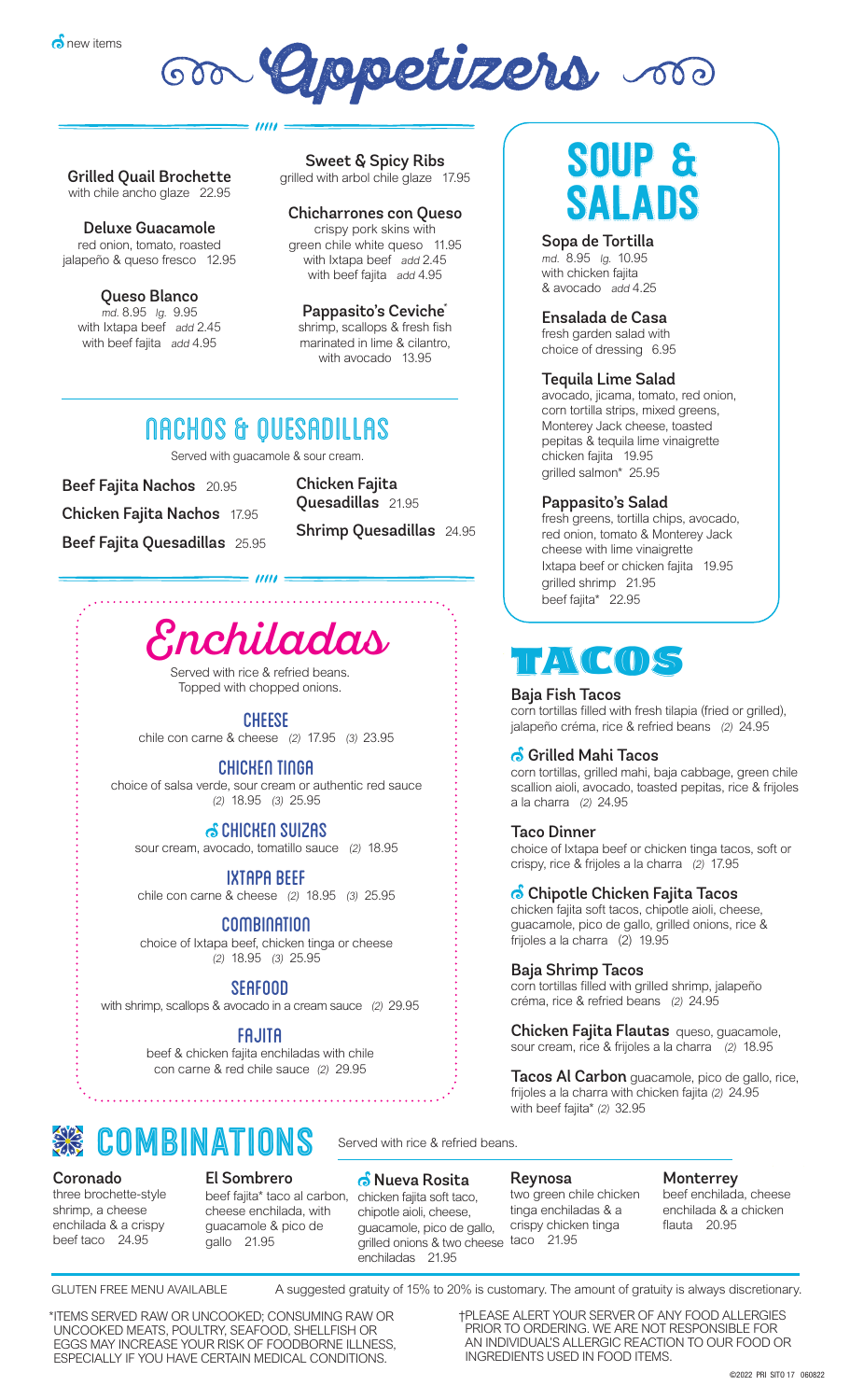|                                                                                                                                                        | SIZZLING             |                                                                                                                                                    |                                  |
|--------------------------------------------------------------------------------------------------------------------------------------------------------|----------------------|----------------------------------------------------------------------------------------------------------------------------------------------------|----------------------------------|
|                                                                                                                                                        |                      |                                                                                                                                                    | Fajita Famosas 88-               |
|                                                                                                                                                        | Medium<br>Serves 1-2 | Grilled over a mesquite fire & served with fresh flour tortillas,<br>rice, frijoles a la charra, pico de gallo & guacamole.<br>Large<br>Serves 2-3 | <b>Family Size</b><br>Serves 4-5 |
| <b>Chicken</b> 29.95 47.95 78.95<br>Beef <sup>*</sup> & Chicken. 38.95 60.95 96.95<br><b>Beef</b> <sup>*</sup> 41.95 62.95 99.95<br>Shrimp 33.95 46.95 |                      |                                                                                                                                                    |                                  |
|                                                                                                                                                        |                      |                                                                                                                                                    | Family Platters Serves 3-4       |
| Served with fresh flour tortillas, rice, frijoles a la charra, pico de gallo & guacamole. So sorryno subs.                                             |                      |                                                                                                                                                    |                                  |
| #1   Beef Fajita <sup>*</sup> , Shrimp Brochette, Ribs & Grilled Chicken 85.95                                                                         |                      |                                                                                                                                                    |                                  |
| $\delta$ #2   Bacon-Wrapped Quail, Beef Fajita*, Grilled Chicken & Diablo Shrimp 82.95                                                                 |                      |                                                                                                                                                    |                                  |
|                                                                                                                                                        |                      | C Great Additions<br>BROCHETTE-STYLE SHRIMP (4) 21.95   WOIABLO SHRIMP (4) 14.95                                                                   |                                  |
| JALAPEÑO CHEESE SAUSAGE 7.95 PORK RIBS 1/2 rack 18.95 GRILLED QUAIL BROCHETTE 22.95                                                                    |                      |                                                                                                                                                    |                                  |

# Fajitas & SLOW-SMOKED RIBS

Served with fresh flour tortillas, rice & frijoles a la charra.

Beef Fajita\* , Quail & Shrimp Brochette guacamole & pico de gallo 39.95

Beef Fajita\* , Jalapeño Cheese Sausage & Shrimp Diablo guacamole & pico de gallo 36.95

Sweet Chile Quail basted with chile ancho honey glaze, guacamole & pico de gallo (2) 23.95 (3) 28.95

Agujas

full-rack, slow-smoked pork ribs, guacamole & pico de gallo 29.95

Matamoros

half-rack pork ribs with chicken fajita, guacamole & pico de gallo 29.95 substitute beef fajita\* add 7.95

> Plato San Juan four jumbo brochette-style shrimp & half-rack pork ribs, guacamole & pico de gallo 31.95

#### Pappasito's Grill

skewer of mesquite-grilled beef\* & chicken fajita, bacon-wrapped shrimp & vegetables, pineapple pico de gallo 36.95

## DESSERTS

Homemade Tres Leches rich Mexican vanilla cake soaked in three milks & topped with meringue 8.95

 Dulce de Leche Chocolate Pecan Pie served warm with vanilla ice cream & homemade cajeta 8.95 Sopapillas light pastries dusted with cinnamon & powdered sugar,

drizzled with honey 6.95

#### Cajetas

coconut pecan-crusted vanilla ice cream, drizzled with cajeta & chocolate sauces 7.95

FAJITA WEDNESDAY Wednesdays starting at 4 p.m.

1 lb. Beef\* & Chicken Fajita

Serves 2-3 48.95 Add Brochette-Style Shrimp (4) 21.95

Tender aged beef & chicken fajita, guacamole, pico de gallo, sour cream, cheddar cheese, grilled onions, rice, frijoles a la charra, fresh flour tortillas, chile con queso, chips & salsa.

# GRILLED **Seafood**

Served with fresh flour tortillas, rice & frijoles a la charra.

**M** Camarones Diablo broiled butterflied shrimp served sizzling with Mexican butter, guacamole & pico de gallo 28.95

### *W* Camarones Tijuana

broiled butterflied shrimp with chicken fajita, guacamole & pico de gallo 29.95 substitute beef fajita\* add 7.95

Atlantic Salmon<sup>\*</sup><br>avocado lime butter, grilled onions, black beans 26.95

**G Grilled Mahi Mazatlán**<br>grilled shrimp, roasted corn, poblano cream sauce, black beans & rice 29.95

Plato Del Mar brochette-style shrimp with chicken fajita, guacamole & pico de gallo 35.95 substitute beef fajita\* add 7.95

#### Pappasito's Famous Shrimp Brochette

a skewer of mesquite-grilled bacon-wrapped shrimp stuffed with cheese & fresh jalapeño with pico de gallo 34.95